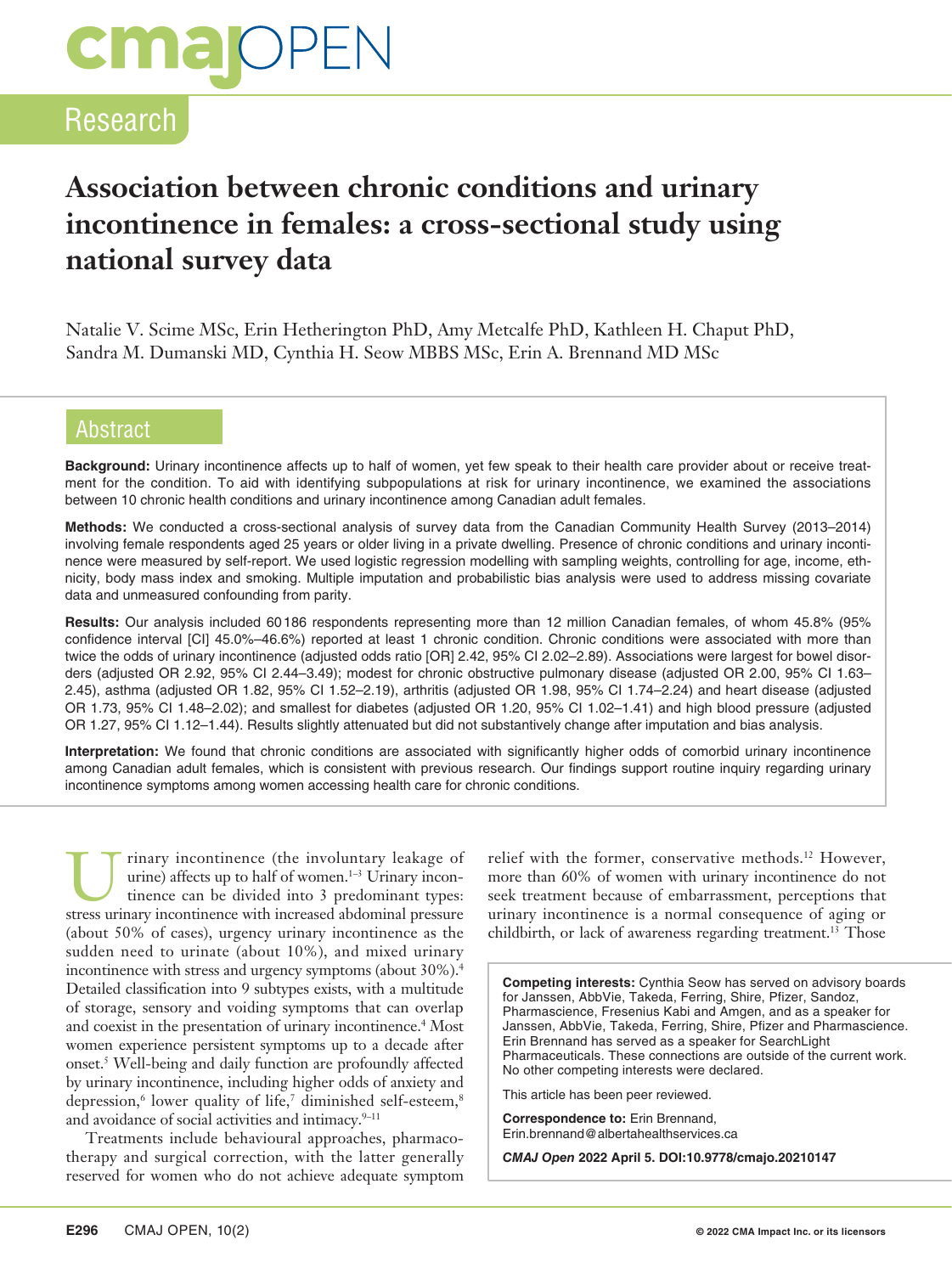seeking treatment report more severe symptoms, living with urinary incontinence for several years and lower quality of life.14,15 This suggests that symptoms may go untreated initially, worsen over time, or reach a threshold of bother as women age or accumulate comorbidities that prompts help-seeking. Provider-initiated discussions about pelvic floor function among women at risk for urinary incontinence can aid in proactively identifying and treating women experiencing leakage.<sup>16</sup>

Women with chronic physical health conditions appear to be at higher risk of urinary incontinence.<sup>1,3,17-19</sup> Melville and colleagues reported that medical comorbidity was a significant risk factor for urinary incontinence at least monthly among women aged 20 years and older, with an odds ratio (OR) of 1.34 (95% confidence interval [CI] 1.13–1.59).1 Tennstedt and colleagues found 1.8 times the odds of weekly urinary incontinence among women with asthma (95% CI 1.12–3.00) and arthritis (95% CI 1.15–3.00), but no association with diabetes, heart disease or hypertension.<sup>18</sup> Conversely, Daugirdas and colleagues found mixed urinary incontinence during the past 12 months to be associated with hypertension (OR 1.31, 95% CI 1.02–1.60), cardiovascular disease (OR 1.62, 95% CI 1.26–2.10) and diabetes (OR 1.61, 95% CI 1.28–2.01), after adjusting for age, ethnicity, body mass index (BMI) and parity.19 Studies on irritable bowel syndrome (IBS) have mixed conclusions, with some reporting higher prevalence of urgency urinary incontinence in affected women.<sup>20,21</sup> These trends are reflected in studies involving individuals living with urinary incontinence, who generally experience a disproportionately higher physical and emotional comorbid load and greater risk of functional limitations.17,22

Notwithstanding, there are some inconsistencies in the magnitude and statistical significance of associations between urinary incontinence and diabetes, hypertension and cardiovascular disease, and scant population-based studies exist on the relation between incontinence and rheumatic, gastrointestinal and respiratory conditions. Existing research is largely set in the United States and may not reflect the experience of Canadians with differing health care access and prescription drug coverage for chronic conditions. Therefore, we examined the associations between a range of 10 chronic physical health conditions and urinary incontinence among Canadian adult females.

#### **Methods**

#### **Study design and data source**

We conducted a cross-sectional analysis using public use microdata files from the 2013 and 2014 cycles of the Canadian Community Health Survey (CCHS). The CCHS is a population-based, national survey that collects self-reported information on health outcomes and determinants in the Canadian household population, excluding those living in institutions, those living on Indigenous reserves and full-time members of the Canadian Armed Forces (< 3% of the population). Details on the CCHS multistaged, stratified sampling design and computer-assisted survey data-collection methodology are available from Statistics Canada.23,24 In total,

**cma** 

147009 out of 193813 households (75.9% response rate) and 128310 individuals from each of those responding households (87.3% response rate) participated in the 2013–2014 CCHS.24

#### **Participants**

We included female respondents aged 25 years or older (the age at which the CCHS began asking about urinary incontinence) with complete data for urinary incontinence and chronic conditions.

#### **Exposure and outcome variables**

Our study exposure was chronic conditions and the outcome was urinary incontinence. Respondents were asked a series of binary (yes v. no) questions about the presence of chronic conditions and urinary incontinence after a preamble specifying that these must have been diagnosed by a health professional or expected to last (or have already lasted) 6 months or longer. Chronic conditions measured in the CCHS were asthma, arthritis, high blood pressure, diabetes, heart disease, bowel disorders, chronic obstructive pulmonary disease (COPD) and cancer. Individuals with diabetes or bowel disorder were asked a follow-up question about the type of disease they had: type 1 or type 2 for diabetes; inflammatory bowel disease (IBD; Crohn disease or ulcerative colitis) or IBS for bowel disorder.

#### **Covariates**

Potential confounders were identified on the basis of published literature,<sup>1,3,25,26</sup> authors' clinical expertise and availability in the CCHS public use data set. Body mass index category was derived by Statistics Canada using self-reported height and weight and classified by Statistics Canada as underweight (< 18.5), normal weight (18.5–24.9), overweight (25.0–29.9) or obese (≥ 30). Age was available in 5-year categories, from  $25-29$ years up to 80 years and older. Smoking status was derived by Statistics Canada using information on current frequency of cigarette use and classified as daily, occasionally (less than daily) or none. Ethnicity was available as white or visible minority based on Statistics Canada classification of self-reported cultural and racial origin. Household income was available by quintile at the provincial level. These social determinants of health have been associated with differences in the prevalence of both chronic disease and urinary incontinence.<sup>2,25</sup>

Obstetric history is strongly related to urinary incontinence, including parity, mode of delivery in previous births, and obstetric interventions such as episiotomy;<sup>1,25</sup> at minimum, most studies on determinants of urinary incontinence adjust for parity. However, data on respondents' obstetric history are not routinely collected and were therefore not available in the CCHS.

#### **Statistical analysis**

We described characteristics of females with and without chronic conditions using frequencies, proportions and standardized differences.<sup>27</sup> To quantify the association between chronic conditions and urinary incontinence, we used 2 approaches to construct models for the presence of 1 or more chronic condition, for the presence of 2 or more chronic conditions (i.e., multimorbidity) and for each individual condition.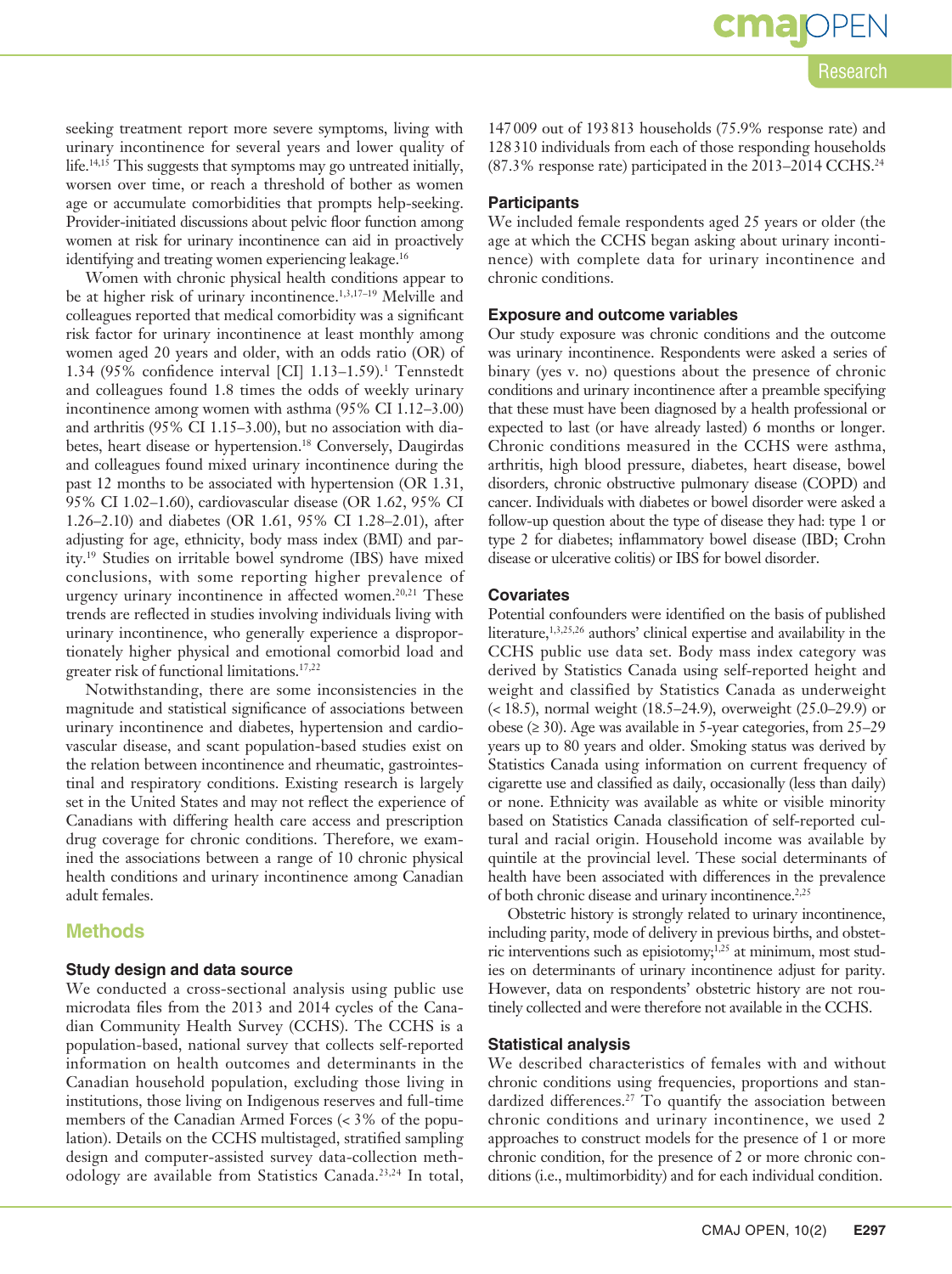## **cma** OPEN

#### **Research**

First, we used the conventional approach of logistic regression yielding ORs and 95% CIs and adjusting for the a priori confounders of ethnicity, smoking status, income quintile, BMI category and age. Income and ethnicity were assessed as potential effect modifiers using interaction terms; in the absence of statistical evidence for modification, they were included as covariates.

Second, we used a combination of multiple imputation with chained equations (MICE) and probabilistic bias analysis to sequentially address the missing covariate data and unmeasured confounding. MICE was used to impute missing values for all covariates except age (for which complete data were available), with 15 imputations performed using Stata's mi command suite (Appendix 1A, available at www.cmajopen.ca/ content/10/2/E296/suppl/DC1). Auxiliary variables were included in covariate imputation models if correlations were 0.1 or greater. $28$ 

Probabilistic bias analysis was used to address unmeasured confounding from parity (nulliparous, parous) to improve the comparability and validity of our estimates relative to existing literature on female urinary incontinence (Appendix 1B).<sup>29-31</sup> Parity is a moderate risk factor for urinary incontinence, with the odds of urinary incontinence almost doubled in women who have given birth compared with those who have not.<sup>32</sup> Evidence on the association between parity and chronic conditions is limited, but it does suggest that the prevalence of having children is up to 22% lower in affected women.<sup>33-36</sup> Thus, omitting parity from the analysis may result in confounding of the OR between chronic conditions and urinary incontinence. Previous work has shown that the size of this confounding bias, termed the relative risk due to confounding  $(RR<sub>c</sub>)$ , can be estimated using 3 values: the prevalence of the confounder in both the exposed and unexposed, and the association between the confounder and the outcome.30 We estimated these 3 values using published data and clinical expertise. Then, following the methods by Lash and colleagues, we parameterized a normal distribution for the  $RR<sub>c</sub>$  and used Monte Carlo methods to adjust the ORs (from MICE models) for parity using a simulation of 10000 iterations.<sup>29</sup> This process enabled us to quantify the ORs that would have been observed had data on respondent parity been available, and rests on the correctness of the assumed input values for  $RR<sub>c</sub>$ . Random error from the conventional analysis was combined with systematic error from the simulation to compute the total error interval.

For all analyses, we applied sampling weights derived by Statistics Canada, which account for the complex survey design (i.e., probability of selection, nonresponse) and enable accurate weighted point estimates but conservative variance estimates.24 Data were analyzed in Stata IC Version 15.

#### **Ethics approval**

In accordance with the Canadian *Tri-Council Policy Statement: Ethical Conduct for Research Involving Humans* Article 2.2, this secondary analysis using publicly available CCHS data was exempted from ethical review and approval.

#### **Results**

Our sample included 60 186 female respondents aged 25 years or older; when weighted, this represented 12 432 561 females in the Canadian household population (Figure 1). Table 1 displays sample characteristics stratified by chronic condition status. Most females with 1 or more chronic condition were aged 55 years or older, whereas females without a chronic condition were predominantly younger than 55. Females with a chronic condition were less likely to have household income in the higher quintiles and more likely to be overweight or obese; a slightly larger proportion selfidentified as white.

#### **Prevalence of chronic conditions and urinary incontinence**

Figure 2 shows the weighted prevalence estimates for chronic conditions (numeric results are available in Appendix 1, Table C1). Overall, 45.8% (95% CI 45.0%– 46.6%) of females reported 1 or more chronic condition, and 20.2% (95% CI 19.6%–20.7%) reported 2 or more conditions. Conditions with the highest prevalence were arthritis (22.8%) and high blood pressure (20.7%). Table 2 includes the prevalence of urinary incontinence among females with and without each chronic condition. Urinary incontinence was prevalent in 10.0% of females with a chronic condition, and only 2.1% of females without a condition. Urinary incontinence was most prevalent among females with COPD, heart disease and bowel disorder.



**Figure 1:** Selection of Canadian Community Health Survey 2013– 2014 respondents for this analysis.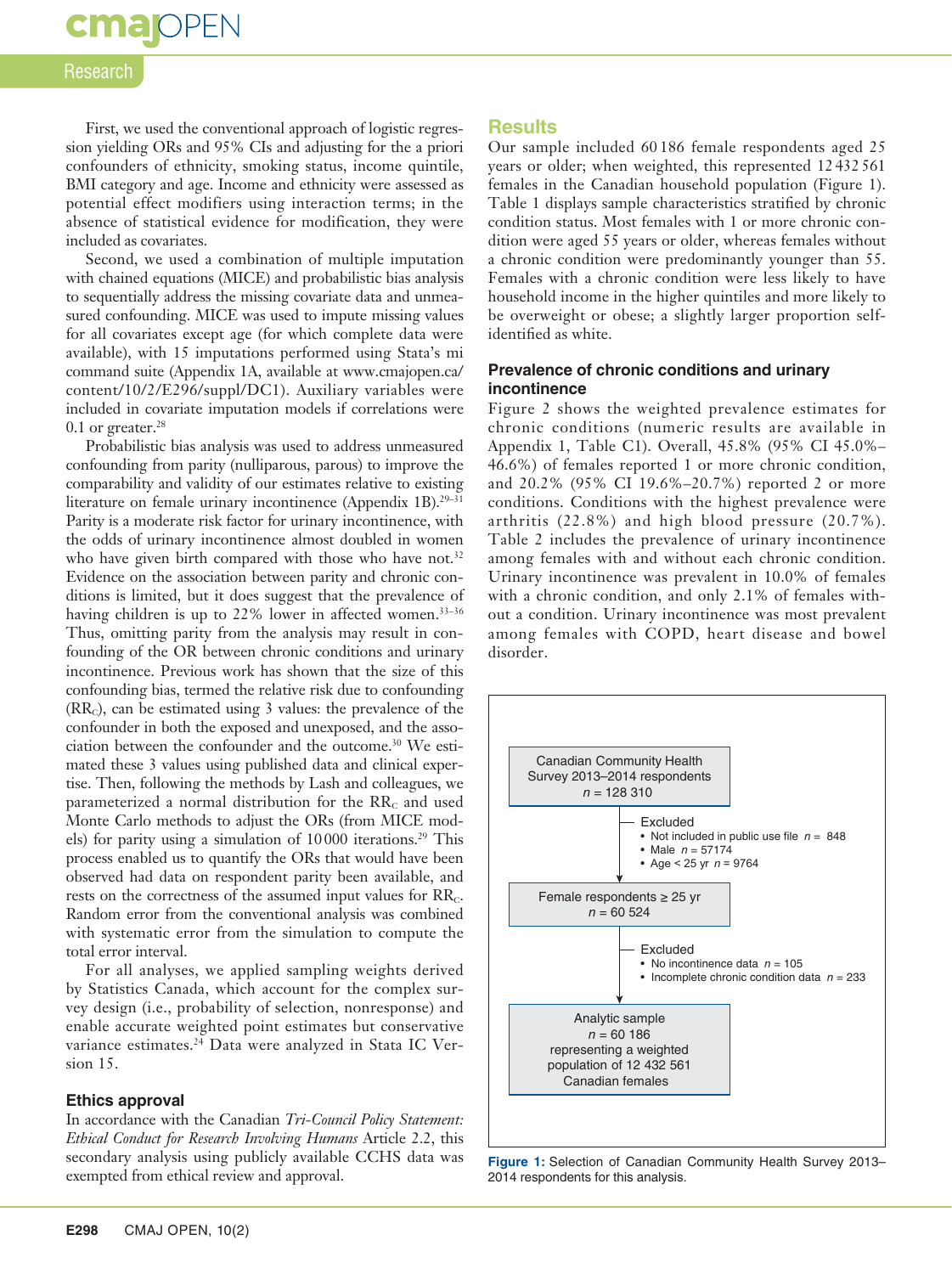### cmar Research

| Table 1: Characteristics of Canadian females aged 25 years and older stratified by self-report of 1 or more chronic conditions* |                                                   |                                                         |                          |  |  |
|---------------------------------------------------------------------------------------------------------------------------------|---------------------------------------------------|---------------------------------------------------------|--------------------------|--|--|
|                                                                                                                                 | Prevalence, %                                     |                                                         |                          |  |  |
| Characteristic                                                                                                                  | No chronic condition<br>(unweighted $n = 25824$ ) | $\geq$ 1 chronic condition<br>(unweighted $n = 34362$ ) | Standardized differencet |  |  |
| Age, yr                                                                                                                         |                                                   |                                                         |                          |  |  |
| $25 - 34$                                                                                                                       | 28.2                                              | 7.9                                                     | 0.55                     |  |  |
| $35 - 44$                                                                                                                       | 26.4                                              | 10.5                                                    | 0.42                     |  |  |
| $45 - 54$                                                                                                                       | 22.3                                              | 18.2                                                    | 0.10                     |  |  |
| $55 - 64$                                                                                                                       | 14.3                                              | 24.6                                                    | 0.26                     |  |  |
| $65 - 74$                                                                                                                       | 6.2                                               | 21.3                                                    | 0.45                     |  |  |
| $\geq 75$                                                                                                                       | 2.6                                               | 17.5                                                    | 0.51                     |  |  |
| <b>BMI</b>                                                                                                                      |                                                   |                                                         |                          |  |  |
| Underweight (< 18)                                                                                                              | 4.3                                               | 2.6                                                     | 0.09                     |  |  |
| Normal (18-24.9)                                                                                                                | 57.1                                              | 37.8                                                    | 0.39                     |  |  |
| Overweight (25-29.9)                                                                                                            | 25.8                                              | 32.9                                                    | 0.16                     |  |  |
| Obese $(≥ 30)$                                                                                                                  | 12.8                                              | 26.7                                                    | 0.35                     |  |  |
| Income quintile                                                                                                                 |                                                   |                                                         |                          |  |  |
| 1 (lowest)                                                                                                                      | 26.4                                              | 25.3                                                    | 0.02                     |  |  |
| 2                                                                                                                               | 20.0                                              | 23.4                                                    | 0.08                     |  |  |
| 3                                                                                                                               | 20.8                                              | 19.2                                                    | 0.04                     |  |  |
| 4                                                                                                                               | 22.5                                              | 17.7                                                    | 0.12                     |  |  |
| 5 (highest)                                                                                                                     | 10.3                                              | 14.4                                                    | 0.12                     |  |  |
| Ethnicity                                                                                                                       |                                                   |                                                         |                          |  |  |
| White                                                                                                                           | 73.3                                              | 82.7                                                    | 0.23                     |  |  |
| Visible minority‡                                                                                                               | 26.7                                              | 17.3                                                    |                          |  |  |
| Smoking                                                                                                                         |                                                   |                                                         |                          |  |  |
| None                                                                                                                            | 84.2                                              | 82.9                                                    | 0.04                     |  |  |
| Occasional (less than daily)                                                                                                    | 4.2                                               | 2.7                                                     | 0.08                     |  |  |
| Daily                                                                                                                           | 11.6                                              | 14.4                                                    | 0.08                     |  |  |
| $\cdots$                                                                                                                        |                                                   |                                                         |                          |  |  |

Note: BMI = body mass index.

\*Estimates are weighted to represent the Canadian household population.

†A standardized difference ≥ 0.1 indicates a meaningful difference between the groups.

‡Visible minority was defined by Statistics Canada on the basis of self-reported cultural and racial origin.

#### **Logistic regression analysis**

Table 2 shows associations between chronic conditions and urinary incontinence, using a conventional logistic regression approach and a combined MICE and bias analysis approach (the full results from each modelling stage are available in Appendix 1, Table C2). There was no evidence of effect modification by income and ethnicity. In the conventional approach, presence of 1 or more chronic condition was associated with more than twice the odds of urinary incontinence (adjusted OR 2.42, 95% CI 2.02–2.89), as was presence of 2 or more conditions (adjusted OR 2.10, 95% CI 1.82–2.42).

Most conditions were associated with greater odds of urinary incontinence, except for type 1 diabetes (adjusted OR 1.03, 95% CI 0.40–2.62) and cancer (adjusted OR 0.90, 95% CI 0.69–1.16). Among individual conditions, bowel disorders were most strongly associated with urinary incontinence, with an adjusted OR of 2.92 (95% CI 2.44–3.49); the strength of this association persisted across subtypes IBD (adjusted OR 3.11, 95% CI 1.82–5.33) and IBS (adjusted OR 2.80, 95% CI 2.27–3.46). Modest associations were observed for COPD (adjusted OR 2.00, 95% CI 1.63–2.45), arthritis (adjusted OR 1.98, 95% CI 1.74–2.24), asthma (adjusted OR 1.82, 95% CI 1.52–2.19) and heart disease (adjusted OR 1.73, 95% CI 1.48–2.02). Smaller associations were observed for type 2 diabetes (adjusted OR 1.17, 95% CI 0.99–1.38) and high blood pressure (adjusted OR 1.27, 95% CI 1.12–1.44).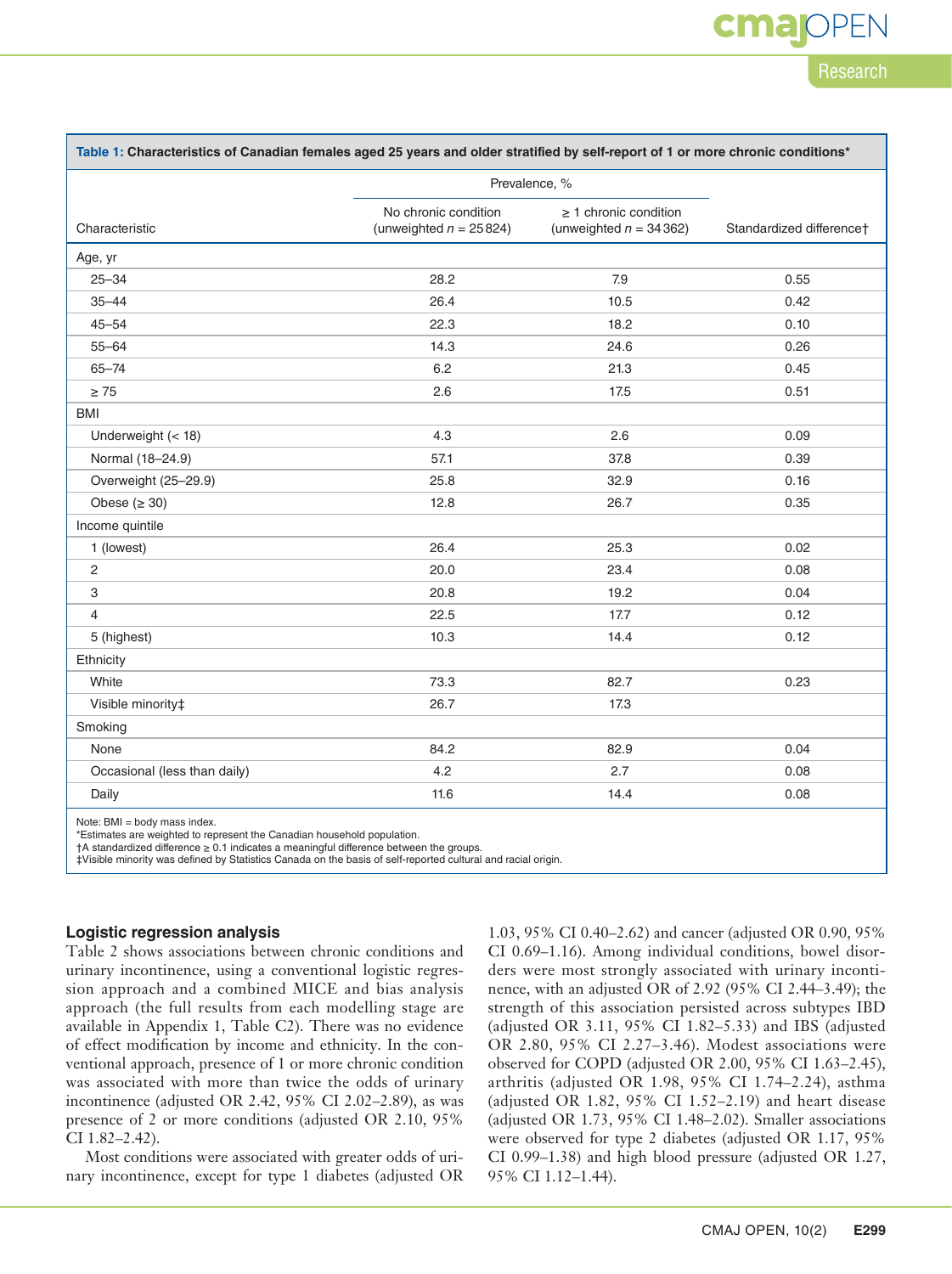

Figure 2: Prevalence of chronic conditions in Canadian females aged 25 years and older. Diabetes includes both type 1 or type 2, and bowel disorder includes both IBD and IBS; some individuals with these conditions did not specify their type of disease. Estimates are weighted to represent the Canadian household population. Note: COPD = chronic obstructive pulmonary disease, IBD = inflammatory bowel disease (Crohn disease or ulcerative colitis), IBS = irritable bowel syndrome.

#### **Multiple imputation and bias analysis**

Results from the conventional approach were comparable to those obtained using MICE and bias analysis. Adjusted ORs were attenuated for most conditions, with the degree of attenuation ranging from 2.5% to 18.0% (mean attenuation 9.4%), and the width of 95% CIs was largely consistent.

#### **Interpretation**

Using nationally representative survey data, we found that Canadian females aged 25 years and older with chronic conditions had more than twice the odds of comorbid urinary incontinence. Associations were largest for bowel disorders, modest for respiratory and cardiovascular diseases and arthritis, and smallest for diabetes and hypertension. Use of quantitative methods to address missing data and unmeasured confounding slightly attenuated results (by an average of 9%), but interpretations were unchanged.

Our findings reaffirm that chronic conditions are a significant risk factor for urinary incontinence in women. Previous studies using a composite measure of chronic conditions have reported ORs ranging from 1.2 to  $1.5$ ,<sup>1,26</sup> which are smaller than the adjusted OR of 2.42 we report here. Variability in definitions of urinary incontinence (sometimes as broad as leaking even a small amount in the past  $12$  months)<sup>26</sup> and the list of conditions may explain this discrepancy.

We found that females with bowel disorders have more than 2.5 times the odds of urinary incontinence. Irritable bowel syndrome is frequently comorbid with urogenital symptoms, and central sensitization (i.e., increased responsiveness to stimuli in the central nervous system) present in IBS is thought to invoke bladder overactivity or smooth muscle dysfunction.37,38 Comparatively, there is a dearth of published data on urinary symptoms in IBD. Our findings are consistent with knowledge of pelvic floor physiology in bowel disorders. Cross-sensitization ("cross-talk") between neural pathways in pelvic organs provides a pathway for shared dysfunction, and common pelvic floor musculature supporting the bladder and bowel may be damaged by chronic straining, incontinence or diarrhea.39 Indeed, bowel symptoms such as constipation and fecal incontinence occur frequently in women with urinary incontinence.<sup>40,41</sup>

Our adjusted ORs for asthma, COPD, heart disease and arthritis align with findings from previous studies, corroborating a 1.5- to 2.5-fold association with urinary incontinence.18,42 Chronic coughing likely explains increased urinary incontinence among women with asthma and COPD; the rapid increase in intra-abdominal pressure and impact loading on pelvic musculature and connective tissue can create damage over time.<sup>43</sup> Heart disease includes a variety of cardiovascular conditions, and thus physiologic links with urinary incontinence may vary. In heart failure, for example,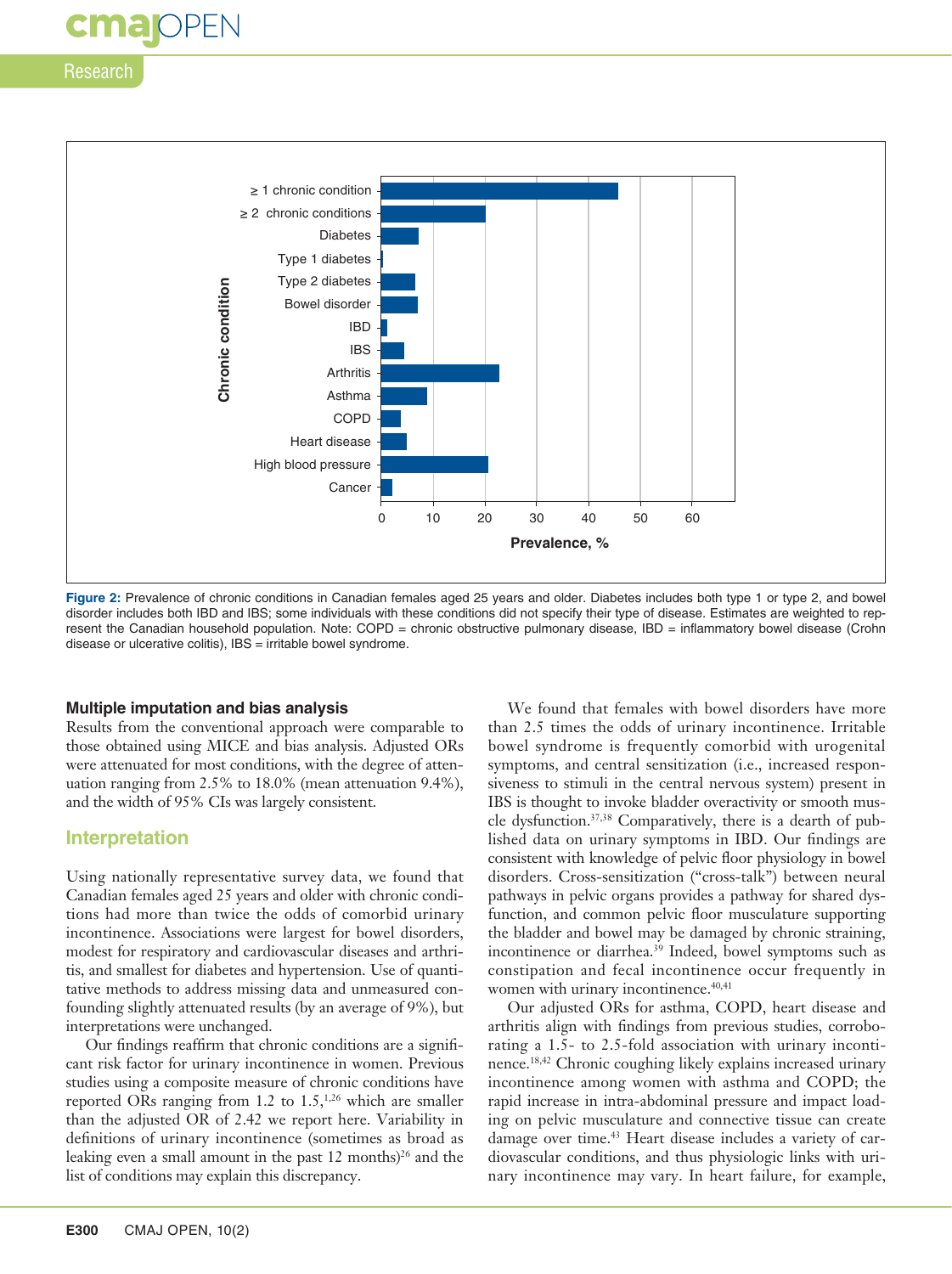### cma Research

| Table 2: Association between chronic conditions and urinary incontinence in Canadian females aged 25 years and older* |                                          |         |                           |                     |  |  |
|-----------------------------------------------------------------------------------------------------------------------|------------------------------------------|---------|---------------------------|---------------------|--|--|
|                                                                                                                       | Prevalence of urinary<br>incontinence, % |         | Adjusted OR (95% CI)      |                     |  |  |
| Variable                                                                                                              | Unexposed                                | Exposed | Conventional <sup>+</sup> | $MICE + PBA+$       |  |  |
| $\geq$ 1 chronic condition                                                                                            | 2.1                                      | 10.0    | $2.42(2.02 - 2.89)$       | 2.14 (1.79-2.57)    |  |  |
| $\geq$ 2 chronic conditions                                                                                           | 3.4                                      | 14.5    | $2.10(1.82 - 2.42)$       | $1.88(1.63 - 2.19)$ |  |  |
| <b>Diabetes</b>                                                                                                       | 5.1                                      | 13.4    | $1.20(1.02 - 1.41)$       | $1.17(0.99 - 1.39)$ |  |  |
| Type 1 diabetes                                                                                                       | 5.7                                      | 4.1     | $1.03(0.40 - 2.62)$       | $1.00(0.41 - 2.44)$ |  |  |
| Type 2 diabetes                                                                                                       | 5.2                                      | 13.4    | $1.17(0.99 - 1.38)$       | $1.11(0.93 - 1.32)$ |  |  |
| Bowel disorder                                                                                                        | 4.9                                      | 15.6    | $2.92(2.44 - 3.49)$       | $2.81(2.36 - 3.37)$ |  |  |
| <b>IBD</b>                                                                                                            | 5.6                                      | 14.8    | $3.11(1.82 - 5.33)$       | $2.55(1.51 - 4.33)$ |  |  |
| <b>IBS</b>                                                                                                            | 5.3                                      | 13.6    | $2.80(2.27 - 3.46)$       | $2.51(2.03 - 3.12)$ |  |  |
| Arthritis                                                                                                             | 3.5                                      | 12.9    | 1.98 (1.74-2.24)          | $1.70(1.48 - 1.96)$ |  |  |
| Asthma                                                                                                                | 5.3                                      | 10.2    | $1.82(1.52 - 2.19)$       | $1.61(1.34 - 1.94)$ |  |  |
| <b>COPD</b>                                                                                                           | 5.2                                      | 18.6    | $2.00(1.63 - 2.45)$       | $1.81(1.48 - 2.23)$ |  |  |
| Heart disease                                                                                                         | 5.1                                      | 18.0    | $1.73(1.48 - 2.02)$       | $1.59(1.35 - 1.88)$ |  |  |
| High blood pressure                                                                                                   | 4.1                                      | 11.7    | $1.27(1.12 - 1.44)$       | $1.11(0.97 - 1.28)$ |  |  |
| Cancer                                                                                                                | 5.6                                      | 8.6     | $0.90(0.69 - 1.16)$       | $0.80(0.62 - 1.02)$ |  |  |

Note: CI = confidence interval, COPD = chronic obstructive pulmonary disease, IBD = inflammatory bowel disease, IBS = irritable bowel syndrome, MICE = multiple imputation with chained equations, OR = odds ratio, PBA = probabilistic bias analysis.

\*Estimates are weighted to represent the Canadian household population.

†Conventional refers to complete case analysis, adjusted for age, body mass index category, income quintile, ethnicity and smoking status. MICE + PBA refers to the use of multiple imputation and Monte Carlo simulations to adjust for unmeasured confounder parity.

urinary incontinence may result from increased urgency and frequency of nighttime urination related to compensatory increases in circulating natriuretic peptide or redistribution of interstitial edema when sleeping in a supine position.<sup>44</sup> Mobility issues such as reaching the bathroom on time are thought to explain urinary incontinence in women with arthritis,<sup>45</sup> though we additionally suspect the role of central sensitization, which has been observed in osteoarthritis and arthralgias.37

Across all conditions, the presence of urinary incontinence as an adverse effect of medications is unclear. Battaglia and colleagues reviewed trials on inhaled therapy in COPD and found that none explored urinary incontinence as an adverse effect.46 Heart disease medications such as β-blockers and loop diuretics are thought to increase bladder contractility through inhibiting sympathetic nervous system activation and increasing the volume of urine, respectively, though data supporting this effect are inconclusive.<sup>47,48</sup>

Studies on diabetes and urinary incontinence have ranged from detecting a small<sup>25,49</sup> or nonsignificant<sup>18,50</sup> association (ORs from 1.1 to 1.3) to large associations in excess of twofold.42,51 Our sample composition and model covariates were most similar to those of Ebbesen and colleagues<sup>49</sup> and Løwenstein and colleagues,<sup>50</sup> and results are remarkably consistent — an OR of 1.20 in our study,  $1.21$  by Ebbesen and 1.11 by Løwenstein. Our analysis suggested that this association may be driven by type 2 more than type 1 diabetes.

The classic mechanism of urinary incontinence in diabetes involves loss of autonomic innervation of the bladder (neuropathy), which has implications for both subtypes.<sup>52</sup> However, women with type 2 diabetes likely have additional risk factors for urinary incontinence, including elevated BMI and metabolic abnormalities.53,54 Newer oral medications in type 2 diabetes induce osmotic diuresis by increasing glucose excretion in the kidney,<sup>55</sup> and the resulting increase in urinary volume and frequency may in theory promote urinary incontinence. Although the OR for type 2 diabetes in the current study was not statistically significant, the CI values indicate that either a null or small association with higher odds of urinary incontinence are compatible with our data. Additional studies are warranted to replicate and confirm this finding.

Our findings, together with several plausible mechanisms underpinning the associations we observed, indicate that health care providers should routinely inquire about urinary incontinence when women access health care for chronic conditions. In one study, only 3% of women with urinary incontinence reported that their provider initiated a discussion about leakage, and 55% reported discussing leakage with their provider at all.<sup>56</sup> Qualitative work has consistently found that women would prefer that their health care providers initiate discussions about urinary incontinence, because embarrassment, worry and stigma serve as barriers to self-initiated disclosure.<sup>57</sup>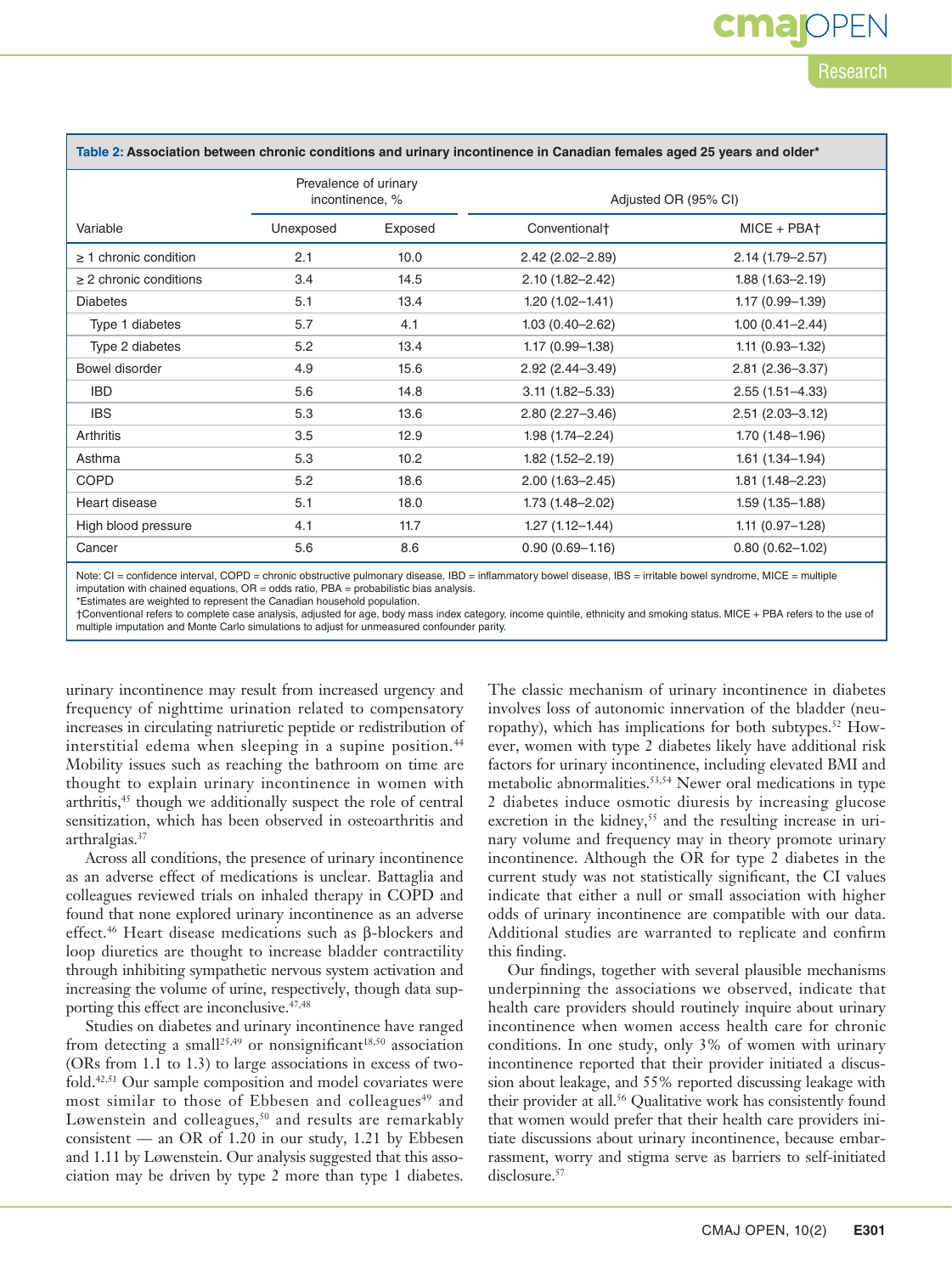## **cmajOPEN**

#### Research

Urinary incontinence can impair women's quality of life and daily functioning on its own, but when comorbid with chronic conditions, it may pose unique challenges for selfmanagement. For example, women may be less prone to engage in lifestyle behaviours like physical activity that can aid in managing symptoms of chronic conditions but exacerbate urinary incontinence. Medications perceived to promote urinary incontinence may be taken inconsistently or stopped altogether. Discussions about urinary incontinence are therefore important for overall quality of life, but also to ensure disease management plans are appropriately tailored and optimized in tandem with urinary incontinence symptoms.<sup>58</sup>

Early detection of urinary incontinence may promote earlier resolution of leakage, reduce the need for invasive intervention and prevent the psychosocial burden of symptoms.59 In light of known suboptimal assessment of urinary incontinence by health care providers, research and education on assessment barriers and implementation strategies are warranted.

#### **Limitations**

The CCHS is cross-sectional; thus, we cannot establish temporality between diagnosis of chronic conditions and onset of urinary incontinence. Self-reported measurement of chronic conditions is imperfect relative to clinical examinations or medical record information such that a small-to-moderate degree of misclassification bias in our analysis is likely. A previous validation study of self-reported chronic conditions in the CCHS compared with administrative data found that misclassification was generally due to underreporting, $60$  suggesting that our estimates may be conservative.

Type and severity of urinary incontinence were not measured, and it is possible that certain chronic conditions are differentially associated with specific urinary incontinence pathologies and not others; however, the preamble used in the CCHS survey ensures that reported urinary incontinence has a degree of bother or chronicity, and thus, the associations we reported here represent the average effects of chronic conditions on urinary incontinence from a public health perspective. The CCHS public use data set lacks data on obstetric and surgical history and detailed information on race or ethnicity, which may be important sources of unmeasured confounding.

#### **Conclusion**

We found that chronic conditions were associated with more than twice the odds of urinary incontinence among Canadian females. Associations were large for bowel disorders; modest for respiratory conditions, cardiovascular disease and arthritis; and small for diabetes. Findings are consistent with several disease pathology and treatment mechanisms through which chronic conditions and urinary incontinence may co-occur. Early identification and intervention for urinary incontinence initiated by health care providers may be a necessary addition to clinical care for women with chronic conditions.

#### **References**

- 1. Melville JL, Katon W, Delaney K, et al. Urinary incontinence in US women:
- a population-based study. *Arch Intern Med* 2005;165:537-42. 2. Markland AD, Richter H, Fwu C, et al. Prevalence and trends of urinary incontinence in adults in the United States, 2001 to 2008. *J Urol* 2011;186:589-93.
- 3. Minassian VA, Stewart WF, Wood GC. Urinary incontinence in women: variation in prevalence estimates and risk factors. *Obstet Gynecol* 2008;111:324-31.
- 4. Haylen BT, De Ridder D, Freeman RM, et al. An International Urogynecological Association (IUGA)/International Continence Society (ICS) joint report on the terminology for female pelvic floor dysfunction. *Int Urogynecol J* 2010;21:5-26.
- 5. Hagan KA, Erekson E, Austin A, et al. A prospective study of the natural history
- of urinary incontinence in women. *Am J Obstet Gynecol* 2018;218:502.e1-8. 6. Felde G, Ebbesen M, Hunskaar S. Anxiety and depression associated with urinary incontinence. A 10-year follow-up study from the Norwegian HUNT study (EPINCONT). *Neurourol Urodyn* 2017;36:322-8.
- 7. Pizzol D, Demurtas J, Celotto S, et al. Urinary incontinence and quality of life: a systematic review and meta-analysis. *Aging Clin Exp Res* 2021;33:25-5.
- 8. Gümüssoy S, Kavlak O, Dönmez S. Investigation of body image, self-esteem, and quality of life in women with urinary incontinence. *Int J Nurs Pract* 2019; 25:e12762. doi: 10.1111/ijn.12762.
- 9. Diokno AC, Burgio K, Fultz NH, et al. Medical and self-care practices reported by women with urinary incontinence. *Am J Manag Care* 2004;10(2 pt 1):69-78.
- 10. Brennand E, Ruiz-Mirazo E, Tang S, et al. Urinary leakage during exercise: problematic activities, adaptive behaviors, and interest in treatment for physically active Canadian women. *Int Urogynecol J* 2018;29:497-503.
- Pinheiro Sobreira Bezerra LR, Britto D, Frota I, et al. The impact of urinary incontinence on sexual function: a systematic review. *Sex Med Rev* 2020;8:393-402.
- 12. Milne JL, Robert M, Tang S, et al. Goal achievement as a patient-generated outcome measure for stress urinary incontinence. *Health Expect* 2009;12:288-300.
- 13. Koch LH. Help-seeking behaviors of women with urinary incontinence: an integrative literature review. *J Midwifery Womens Health* 2006;51:e39-44.
- 14. Kinchen KS, Burgio K, Diokno AC, et al. Factors associated with women's decisions to seek treatment for urinary incontinence. *J Womens Health (Larchmt)* 2003;12:687-98.
- 15. Waetjen LE, Xing G, Johnson W, et al.; Study of Women's Health Across the Nation (SWAN). Factors associated with seeking treatment for urinary incontinence during the menopausal transition. *Obstet Gynecol* 2015;125:1071-9.
- 16. Toye F, Barker KL. A meta-ethnography to understand the experience of living with urinary incontinence: "Is it just part and parcel of life?" *BMC Urol* 2020;20:1. doi: 10.1186/s12894-019-0555-4.
- 17. Markland AD, Vaughan C, Okosun I, et al. Cluster analysis of multiple chronic conditions associated with urinary incontinence among women in the USA. *BJU Int* 2018;122:1041-8.
- 18. Tennstedt SL, Link CL, Steers WD, et al. Prevalence of and risk factors for urine leakage in a racially and ethnically diverse population of adults: the Boston area community health (BACH) survey. *Am J Epidemiol* 2008;167:390-9.
- 19. Daugirdas SP, Markossian T, Mueller ER, et al. Urinary incontinence and chronic conditions in the US population age 50 years and older. *Int Urogynecol J* 2020;31:1013-20.
- 20. Wang J, Varma MG, Creasman JM, et al. Pelvic floor disorders and quality of life in women with self-reported irritable bowel syndrome. *Aliment Pharmacol Ther* 2010;31:424-31.
- 21. Guo YJ, Ho CH, Chen SC, et al. Lower urinary tract symptoms in women with irritable bowel syndrome. *Int J Urol* 2010;17:175-81.
- 22. Coyne KS, Wein A, Nicholson S, et al. Comorbidities and personal burden of urgency urinary incontinence: a systematic review. *Int J Clin Pract* 2013;67: 1015-33.
- 23. *Canadian Community Health Survey: annual component (CCHS)*. Ottawa: Statistics Canada; 2020. Available: https://www23.statcan.gc.ca/imdb/p2SV. pl?Function=getSurvey&SDDS=3226 (accessed 2021 Feb. 10).
- 24. *Canadian Community Health Survey (CCHS) annual component User Guide: 2013 and 2013-2014 microdata files*. Ottawa: Statistics Canada; 2015.
- 25. Danforth KN, Townsend MK, Lifford K, et al. Risk factors for urinary incontinence among middle-aged women. *Am J Obstet Gynecol* 2006;194:339-45.
- 26. Abufaraj M, Xu T, Cao C, et al. Prevalence and trends in urinary incontinence among women in the United States 2005–2018. *Am J Obstet Gynecol* 2021;225:166.e1-166.e12.
- 27. Austin PC. Using the standardized difference to compare the prevalence of a binary variable between two groups in observational research. *Commun Stat* 2009;38:1228-34.
- 28. Collins LM, Schafer JL, Kam CM. A comparison of inclusive and restrictive strategies in modern missing data procedures. *Psychol Methods* 2001;6:330-51.
- 29. Lash TL, Schmidt M, Jensen A, et al. Methods to apply probabilistic bias analysis to summary estimates of association. *Pharmacoepidemiol Drug Saf* 2010;19:638-44.
- 30. Lash T, Fox M, Fink A. *Applying quantitative bias analysis to epidemiologic data*. 1st ed. New York: Springer-Verlag; 2009.
- 31. Lash TL, Fox MP, Maclehose RF, et al. Good practices for quantitative bias analysis. *Int J Epidemiol* 2014;43:1969-85.
- $32.$  Zhou HH, Shu B, Liu T, et al. Association between parity and the risk for urinary incontinence in women. *Medicine (Baltimore)* 2018;97:e11443. doi: 10.1097/md.0000000000011443.